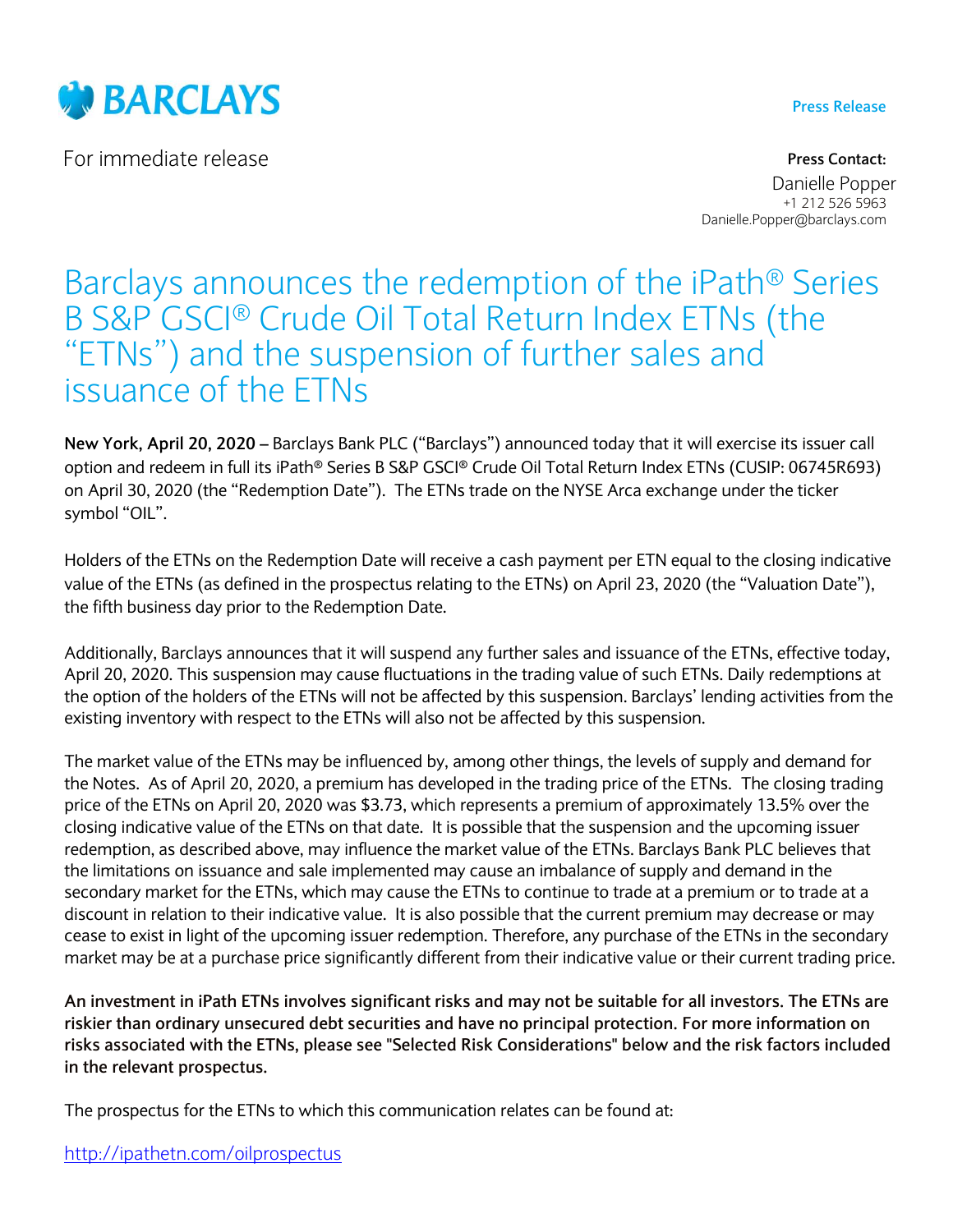

Barclays is the issuer of iPath® ETNs and Barclays Capital Inc. is the Issuer's agent in the distribution. Please contact Barclays for further questions:

Financial advisors:

 Directly contact Barclays at **[etndesk@barclays.com](mailto:etndesk@barclays.com)** or 1-212-528-7990 to obtain further information

Individual investors:

 Instruct your broker/advisor/custodian to email us at **[etndesk@barclays.com](mailto:etndesk@barclays.com)** or to call us at: 1- 212-528-7990

You may call in together with your broker/advisor/custodian or have them speak to us on your behalf.

### **About Barclays**

Barclays is a transatlantic consumer and wholesale bank offering products and services across personal, corporate and investment banking, credit cards and wealth management, with a strong presence in our two home markets of the UK and the US.

With over 325 years of history and expertise in banking, Barclays operates in over 40 countries and employs approximately 83,500 people. Barclays moves, lends, invests and protects money for customers and clients worldwide. For further information about Barclays, please visit our website [www.barclays.com](https://cts.businesswire.com/ct/CT?id=smartlink&url=http%3A%2F%2Fwww.barclays.com&esheet=51976470&newsitemid=20190429005820&lan=en-US&anchor=www.barclays.com&index=16&md5=97d1ae038b4a37e006ba01e3629ce67a)

### **Selected Risk Considerations**

An investment in the iPath ETNs described herein involves risks. Selected risks are summarized here, but we urge you to read the more detailed explanation of risks described under "Risk Factors" in the applicable prospectus supplement and pricing supplement.

**You May Lose Some or All of Your Principal:** The ETNs are exposed to any decrease in the level of the underlying index between the applicable inception date and the applicable valuation date. Additionally, if the level of the underlying index is insufficient to offset the negative effect of the investor fee and other applicable costs, you will lose some or all of your investment at maturity or upon redemption, even if the value of such index level has increased or decreased, as the case may be. Because the ETNs are subject to an investor fee and other applicable costs, the return on the ETNs will always be lower than the total return on a direct investment in the index components. The ETNs are riskier than ordinary unsecured debt securities and have no principal protection.

**Credit of Barclays Bank PLC:** The ETNs are unsecured debt obligations of the issuer, Barclays Bank PLC, and are not, either directly or indirectly, an obligation of or guaranteed by any third party. Any payment to be made on the ETNs, including any payment at maturity or upon redemption, depends on the ability of Barclays Bank PLC to satisfy its obligations as they come due. As a result, the actual and perceived creditworthiness of Barclays Bank PLC will affect the market value, if any, of the ETNs prior to maturity or redemption. In addition, in the event Barclays Bank PLC were to default on its obligations, you may not receive any amounts owed to you under the terms of the ETNs.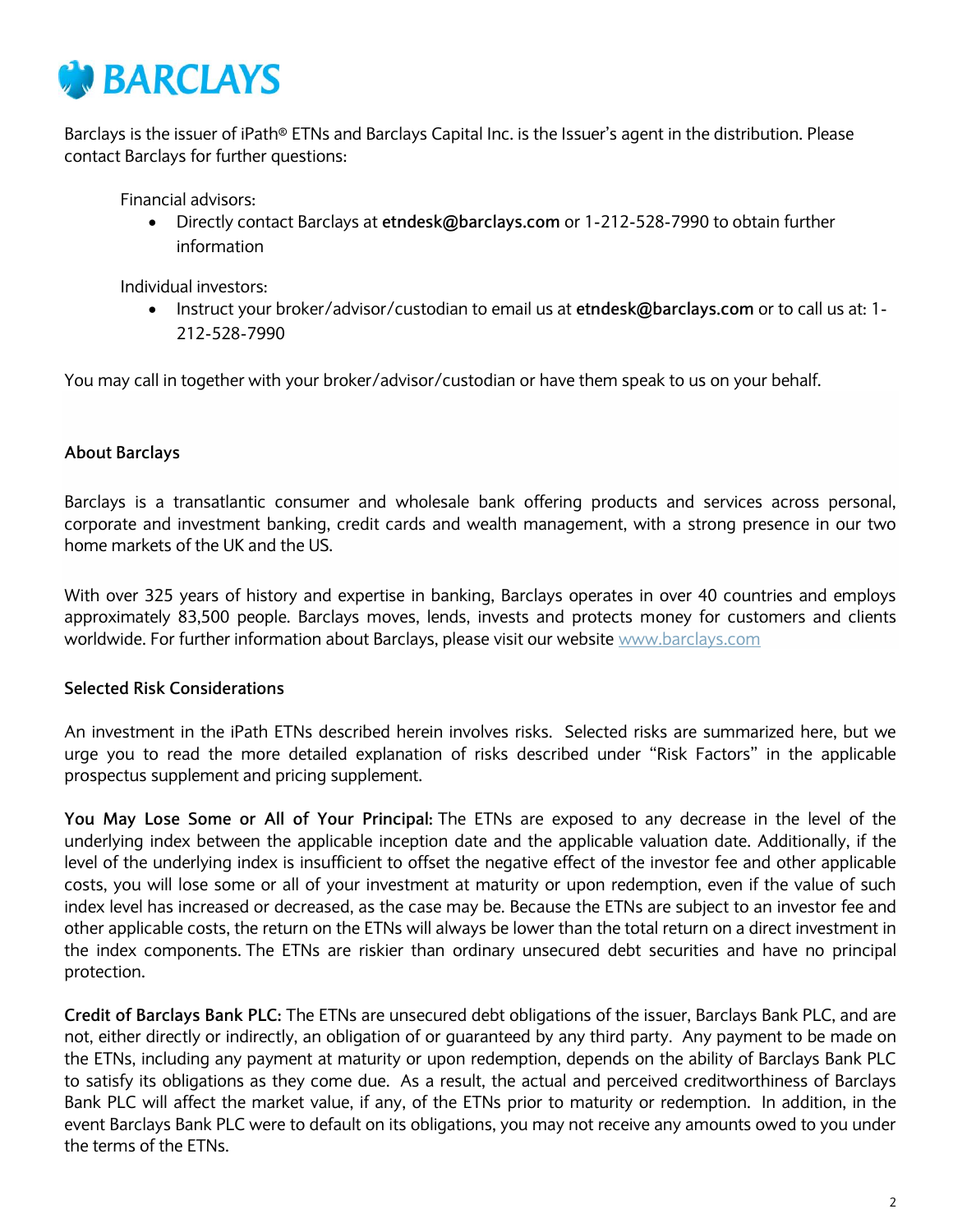# **BARCLAYS**

**Issuer Redemption:** If specified in the applicable prospectus, Barclays Bank PLC will have the right to redeem or call a series of ETNs (in whole but not in part) at its sole discretion and without your consent on any trading day on or after the inception date until and including maturity.

**Market and Volatility Risk:** The market value of the ETNs may be influenced by many unpredictable factors and may fluctuate between the date you purchase them and the maturity date or redemption date. You may also sustain a significant loss if you sell your ETNs in the secondary market. Factors that may influence the market value of the ETNs include prevailing market prices of the U.S. stock markets or the U.S. Treasury market, the index components included in the underlying index, and prevailing market prices of options on such index or any other financial instruments related to such index; and supply and demand for the ETNs, including economic, financial, political, regulatory, geographical or judicial events that affect the level of such index or other financial instruments related to such index.

**Concentration Risk:** Because the ETNs are linked to an index composed of futures contracts on a single commodity or in only one commodity sector, the ETNs are less diversified than other funds. The ETNs can therefore experience greater volatility than other funds or investments.

**A Trading Market for the ETNs May Not Develop:** The liquidity of the ETNs may be limited, as we are not required to maintain any listing of the ETNs.

**No Interest Payments from the ETNs:** You may not receive any interest payments on the ETNs.

**Restrictions on the Minimum Number of ETNs and Date Restrictions for Redemptions:** Except with respect to the circumstances described above or as otherwise specified in the applicable product prospectus, you must redeem at least the minimum number of ETNs specified in the applicable product prospectus at one time in order to exercise your right to redeem your ETNs on any redemption date. You may only redeem your ETNs on a redemption date if we receive a notice of redemption from you by certain dates and times as set forth in the product prospectus.

**Uncertain Tax Treatment:** Significant aspects of the tax treatment of the ETNs are uncertain. You should consult your own tax advisor about your own tax situation.

The ETNs may be sold throughout the day on the exchange through any brokerage account. There are restrictions on the minimum number of ETNs you may redeem directly with the issuer as specified in the applicable prospectus. Commissions may apply and there are tax consequences in the event of sale, redemption or maturity of ETNs. **Sales in the secondary market may result in significant losses.**

The S&P GSCI Total Return Index and the S&P GSCI Crude Oil Total Return Index (the "S&P GSCI Indices") are products of S&P Dow Jones Indices LLC ("SPDJI"), and have been licensed for use by Barclays Bank PLC. S&P<sup>®</sup> and GSCI<sup>®</sup> are registered trademarks of Standard & Poor's Financial Services LLC ("SPFS"). These trademarks have been licensed to SPDJI and its affiliates and sublicensed to Barclays Bank PLC for certain purposes. The S&P GSCI Indices are not owned, endorsed, or approved by or associated with Goldman, Sachs & Co. or its affiliated companies. The ETNs are not sponsored, endorsed, sold or promoted by SPDJI, SPFS, or any of their respective affiliates (collectively, "S&P Dow Jones Indices"). S&P Dow Jones Indices does not make any representation or warranty, express or implied, to the owners of the ETNs or any member of the public regarding the advisability of investing in securities generally or in the ETNs particularly or the ability of the S&P GSCI Indices to track general market performance.

© 2020 Barclays Bank PLC. All rights reserved. iPath, iPath ETNs and the iPath logo are registered trademarks